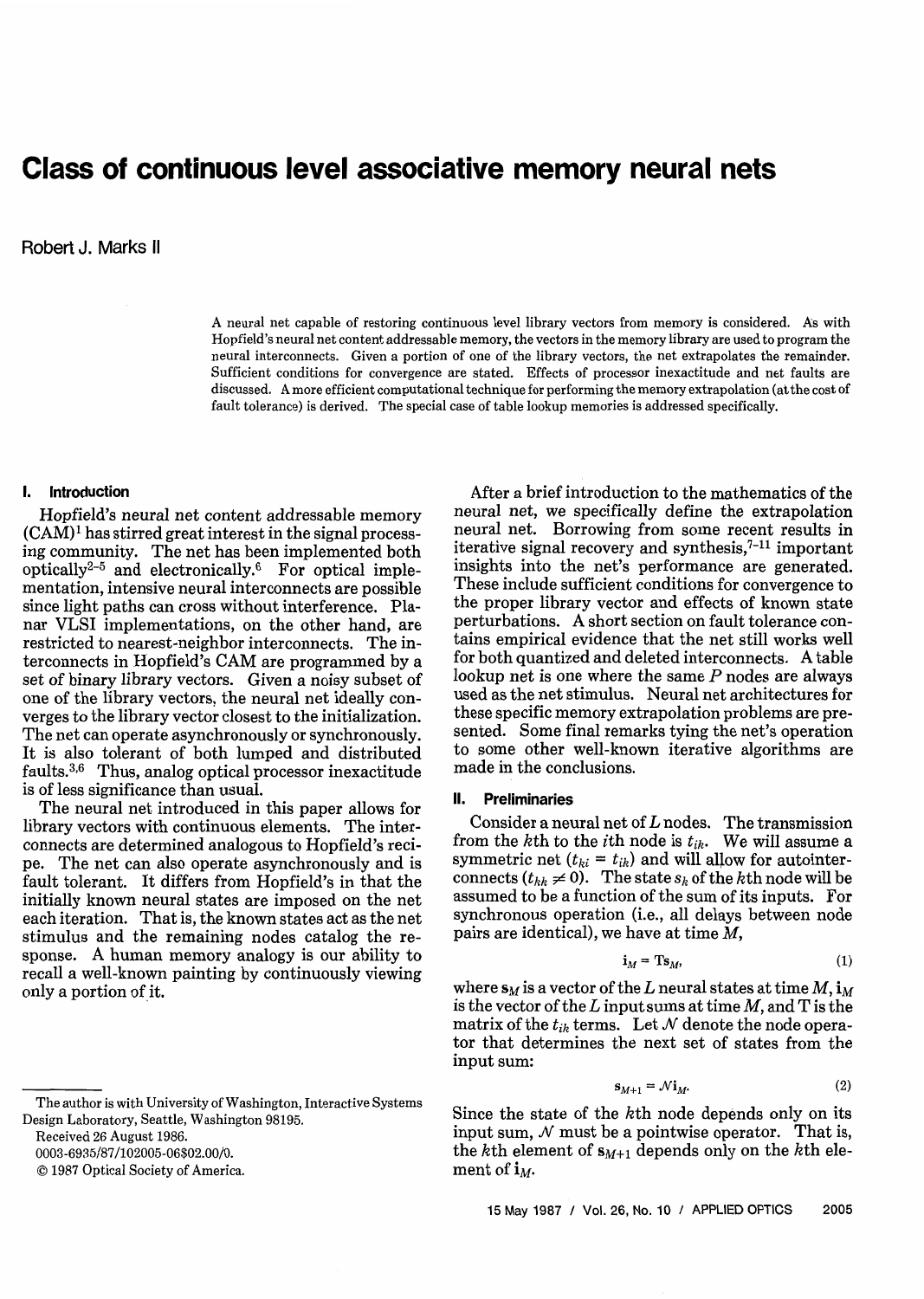Substituting Eq. (1) into Eq. (2) gives the state iteration equation:

$$
\mathbf{s}_{M+1} = \mathcal{N} \mathbf{T} \mathbf{s}_M. \tag{3}
$$

We illustrate with two short examples, saving our memory extrapolation net for a more detailgd treatment.

## A. Solving Simultaneous Equations

Consider the L linear equations  $g = Kf$ . Given g and K, we wish to find f. Design a neural net with  $T =$  $I - K$  and let the neural operator be defined for an arbitrary vector **i** by [see Fig. 1(a)]  $\mathcal{N}$ **i** = **i** + **g**. Thus, the kth node adds *gk* to the sum of the node's inputs. Then with initialization  $\mathbf{s}_0 = \mathbf{g}$ , Eq. (3) can be inductively shown to be equivalent to

$$
\mathbf{s}_M = \sum_{m=0}^M \mathbf{T}^m \mathbf{g}
$$

If  $||T|| < 1$ , we can use a generalized geometric series and write

$$
\mathbf{s}_{\infty} = [\mathbf{I} - \mathbf{T}]^{-1} \mathbf{g}
$$

$$
= \mathbf{f}.
$$

The net thus ideally converges to our desired result.<sup>12</sup>

## B. Hopfield's Neural Net

Let  $\{b_n | 1 \le n \le N\}$  denote N library vectors each with only  $\pm 1$  elements. Define the library matrix  $B = [b_1 : b_2]$  $\mathbf{b}_2 : \ldots : \mathbf{b}_N$ . From this, we form the interconnect matrix  $T = \overrightarrow{BB}^T - NI$ , where the superscript T denotes transposition. (Note that  $t_{kk} = 0$ .) Let the node operator be [see Fig. 1(b)]  $\mathcal{N}$  = sgn, where sgn performs a signum operation on each vector element. The resulting neural net is Hopfield's CAM. For an initialization g and  $N \ll L$ , the net's state many times will converge to the library vector closest to g in the Hamming sense.

## **Ill. Memory Extrapolation Net**

Consider a set  $\mathcal I$  of  $N$  continuous level linearly independent vectors of length  $L \geq N$ :  $\mathcal{F} = \{f_n | 1 \leq n \leq N\}$ and the corresponding library matrix:  $F = [f_1 : f_2 :$  $\ldots$ :  $f_N$ . We form a neural net with interconnects<sup>5</sup>

$$
\mathbf{T} = \mathbf{F}(\mathbf{F}^T \mathbf{F})^{-1} \mathbf{F}^T. \tag{4}
$$

Given a portion of one of the library vectors, a memory extrapolator, using the library, will reconstruct the remainder of that vector. For our net, we will divide the nodes into two sets: one in which states are known and the remainder in which the states are unknown. This node partition may change from application to application. That is, any node may be used to stimulate or to respond. Without loss of generality, assume that states 1 through  $P \leq L$  (corresponding to the first P elements in some given  $f \in \mathcal{F}$  are known for a given application. Define the node operator by









Fig. 1. Three types of nodes used in this paper. The input into the  $k$ <sup>th</sup> node  $i_k$  is the sum of the contributions of all  $L$  nodes through transmittances  $t_{ik}$ . (a) A node useful for linear equation solution and table lookup nets. (b) The node used in Hopfield CAM nets. (c) Nodes useful for our extrapolation net.

$$
\mathcal{N} \mathbf{i} = \mathcal{N}[i_1 i_2 \dots i_P : i_{P+1} \dots i_L]^T
$$
  
= 
$$
[g_1 g_2 \dots g_P : i_{P+1} \dots i_L]^T,
$$
 (5)

where  $f_k$  is the kth element of  $f$  [Fig. 1(c)]. That is, for  $1 \leq k \leq P$ , the node state is kept at  $f_k$ . Otherwise, the node state is the input sum. The  $P$  known states thus act as the input or stimulus to the net and the remaining steady state node states are the response.

In summary, the algorithm is this:

(1) Initialize with all unknown states set to zero. (If convergence is unique, any initialization will converge to the correct result.) The known states are equated to the known portion of the library vector. .

(2) Multiply the state vector by T in **Eq.** (4).

**(3)** Replace states 1 through *P* with their known values.

(4) Go to step (2) and repeat.

In many cases of interest, we claim that this iterative procedure will converge to the desired library vector. The uniqueness of convergence to the proper library element is addressed in the next section.

#### **IV. Performance Analysis**

In this section we derive important convergence properties of the memory extrapolation net and analyze the effects of input uncertainty on the net's performance. Some empirical results on the net's fault tolerance are also discussed.

Insight into the net's performance is gained by viewing the corresponding iterative algorithm in an  $L$  dimensional Hilbert space  $H$ . Consider first, the  $N$  dimensional subspace  $T$  (also called a closed linear manifold) spanned by the  $N$  library vectors (i.e.,  $T$  is the closure of  $\mathfrak{F}$ ). The matrix T in Eq. (4) (orthogonally) projects any vector onto that subspace.<sup>13</sup> That is, for any  $h \in H$ ,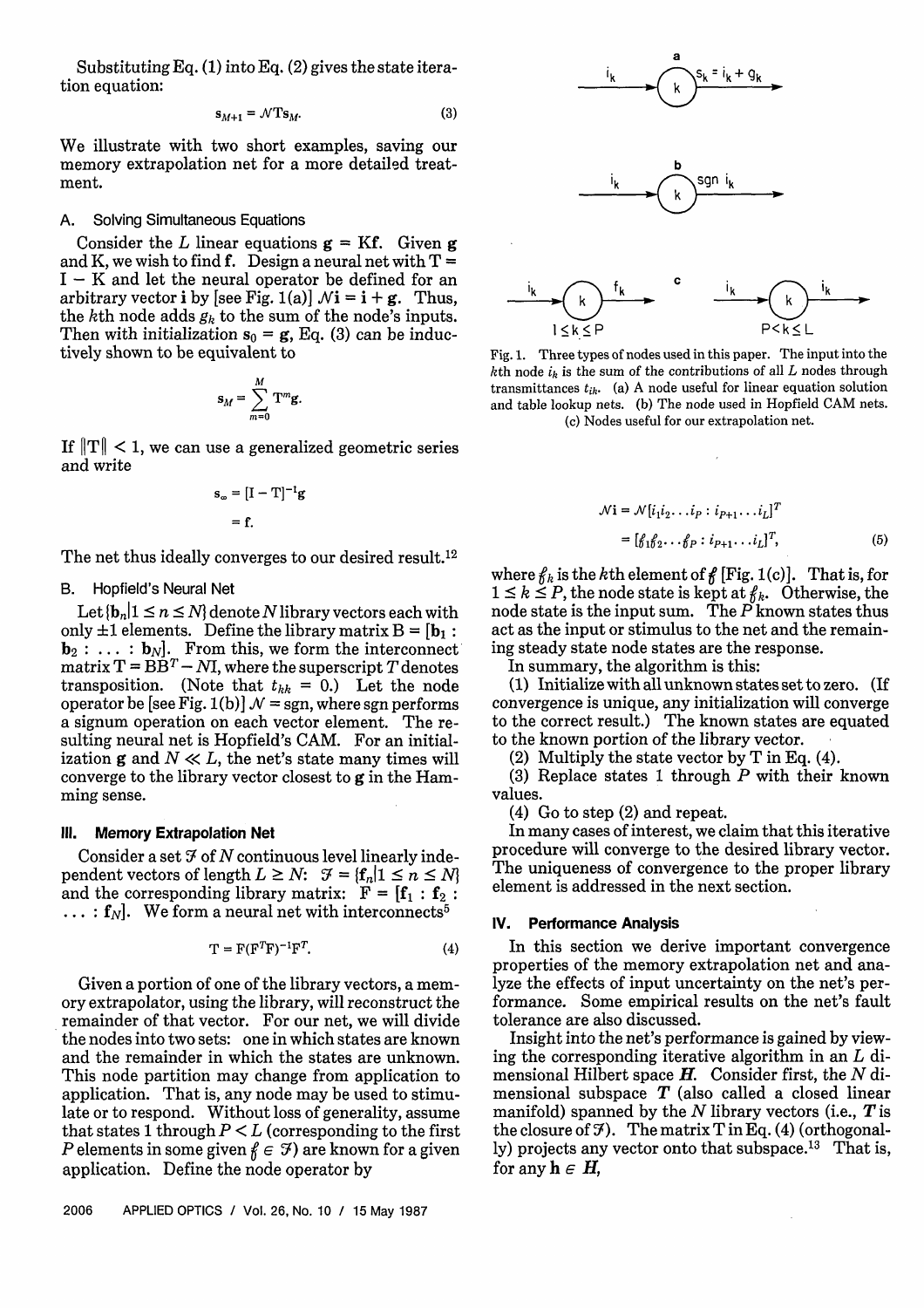$$
inf \|\mathbf{h} - \mathbf{f}\| = \|\mathbf{h} - \mathbf{Th}\|
$$

$$
f\in T,
$$

where  $\|\mathbf{a}\|^2 = \mathbf{a}^T\mathbf{a}$ . Specifically, note that  $T^2 = T$ , TF  $=$  F, and that, for any element **b** orthogonal to **T**, T**b** = 0 where 0 is the zero vector.

To similarly analyze the  $N$  operator in Eq.  $(5)$ , we adopt the vector partitioning notation

$$
\mathbf{h} = \left[ \begin{array}{c} \mathbf{h}_p \\ \dots \\ \mathbf{h}_q \end{array} \right],
$$

where  $h_p$  is a P and  $h_q$  is a  $Q = L - P$  dimensional vector. Then, for example, the zero vector can be written as  $\mathbf{0} = [\mathbf{0}_p : \mathbf{0}_q]^T$  and Eq. (5) becomes  $\mathcal{N}\mathbf{h} = [\mathbf{f}_p :$  $\mathbf{h}_q$ <sup>T</sup>. Note that the operator

$$
\mathbf{\mathcal{S}}\mathbf{h} = [\mathbf{0}_p : \mathbf{h}_q]^T
$$
 (6)

(orthogonally) projects **h** onto the Q dimensional sub- $\mathbf{s}_h = [\mathbf{0}_p : \mathbf{h}_q]^T$  (6)<br>
(orthogonally) projects **h** onto the *Q* dimensional sub-<br>
space *S*, spanned by the unit vectors  $\epsilon_q = [\mathbf{0}_p : \delta_k]^T; 1 \leq k$ <br>  $\leq Q$ , where the vector  $\delta_k$  is 1 in its *k*th position and i otherwise zero. Thus, our operator  $N h = [f_p : 0_q]^T +$ **Sh** projects **h** onto the linear variety N which is the translation of S by the vector  $[\mathbf{f}_p: \mathbf{0}_q]^T$ .

## A. Algorithm Convergence

As illustrated in Fig. 2, by alternately projecting between the subspace  $T$  and linear variety  $N$ , one expects convergence to a point common to both.6 Of principal concern is whether our net's iteration,

$$
\mathbf{s}_{M+1} = \mathcal{N} \mathbf{T} \mathbf{s}_M,\tag{7}
$$

will converge to  $f \in \mathcal{F}$ . A sufficient condition for unique convergence is that

$$
P \ge N,\tag{8}
$$

and the matrix

$$
\mathbf{F}_p = [\mathbf{f}_{1p} : \mathbf{f}_{2p} : \dots : \mathbf{f}_{Np}] \tag{9}
$$

is full rank.

Proof: A fundamental contribution of Youla and  $Webb<sup>9</sup> states that alternating projections between two$ (or more) convex sets converge to a point common to both (all) sets. (A set C is convex if  $aa + (1 - a)b \in C$ for all  $a, b \in C$  and  $0 \le a \le 1$ .) Since both  $N$  (a linear variety) and  $T(a$  subspace) are convex, the theorem is applicable here. Furthermore, since both of these sets are linear varieties, convergence is strong. $9$  That is, a vector **h** exists in both sets (i.e.,  $h \in \mathbf{T}$  and  $h \in \mathbf{N}$ ) such that

$$
\lim_{M \to \infty} \|\mathbf{s}_M - \mathbf{h}\| = 0,
$$
  

$$
M \to \infty.
$$

Clearly, we would like to have  $h = f$ . We can be assured of this if  $T$  and  $N$  intersect only at a single point. Let us explore this notion. If  $h \in T$ , an N dimensional vector a exists such that  $h = Fa$ . Similarly, if  $h \in N$ , then  $h_p = \mathcal{E}_p$ . Any h common to both sets must then satisfy

$$
\mathbf{F}_p \mathbf{a} = \mathbf{f}_p. \tag{10}
$$



Fig. 2. Illustration of the iterative convergence to the library vector. Beginning with  $s_0 = [f_p : 0_q]$ , we alternately orthogonally project between  $T$  and  $N$  as shown with the dotted lines. Note that *so* is orthogonal to the subspace.

If  $P \leq N$ , there is a continuum of solutions. If  $P \geq N$ , there is at least one solution. If  $f = f_m$ , the solution is a  $= \delta_m$ . A sufficient condition for this to be the unique solution is that  $F_p$  be full rank.

A more general approach to the question of the degree of subspace intersection, in which our theorem is subsumed, is given by Youla<sup>7</sup> and by Stark et  $al$ .<sup>8</sup>

# **B.** Relaxation Parameters

The speed of convergence of the net iteration can be painfully slow. (Consider, for example, when the angle between  $T$  and  $N$  in Fig. 2 is very small.) One technique to offset this slow convergence is use of relaxation parameters. $9,14,15$  Specifically, we select two constants,  $\lambda_T$  and  $\lambda_N$ , both of which lie on the interval [0,2] and redefine the interconnect and node operators by

$$
T_r = (1 - \lambda_T)I + \lambda_T T,
$$
  

$$
\Delta t = (1 - \lambda_r) + \lambda_r A_r
$$

 $N_r = (1 - \lambda_N) + \lambda_N N.$ <br>The autointerconnects are now  $(t_r)_{kk} = \lambda_T(t_{kk} + 1) - 1$ and the remaining interconnects become  $(t_r)_{jk} = \lambda_T t_{jk}$ ;  $k \neq j$ .

#### C. Effects of Input Node Operator Error

Consider the perturbed node operator  $N_e$  defined by  $\mathcal{N}_e \mathbf{h} = [\mathbf{f}_p + \mathbf{\Delta}_p : \mathbf{h}_q]^T$ , where  $\mathbf{\Delta}_p$  is a P dimensional error vector corresponding to faulty library information or processor inexactitude. Define  $\Delta = [\Delta_p : 0_q]^T$ .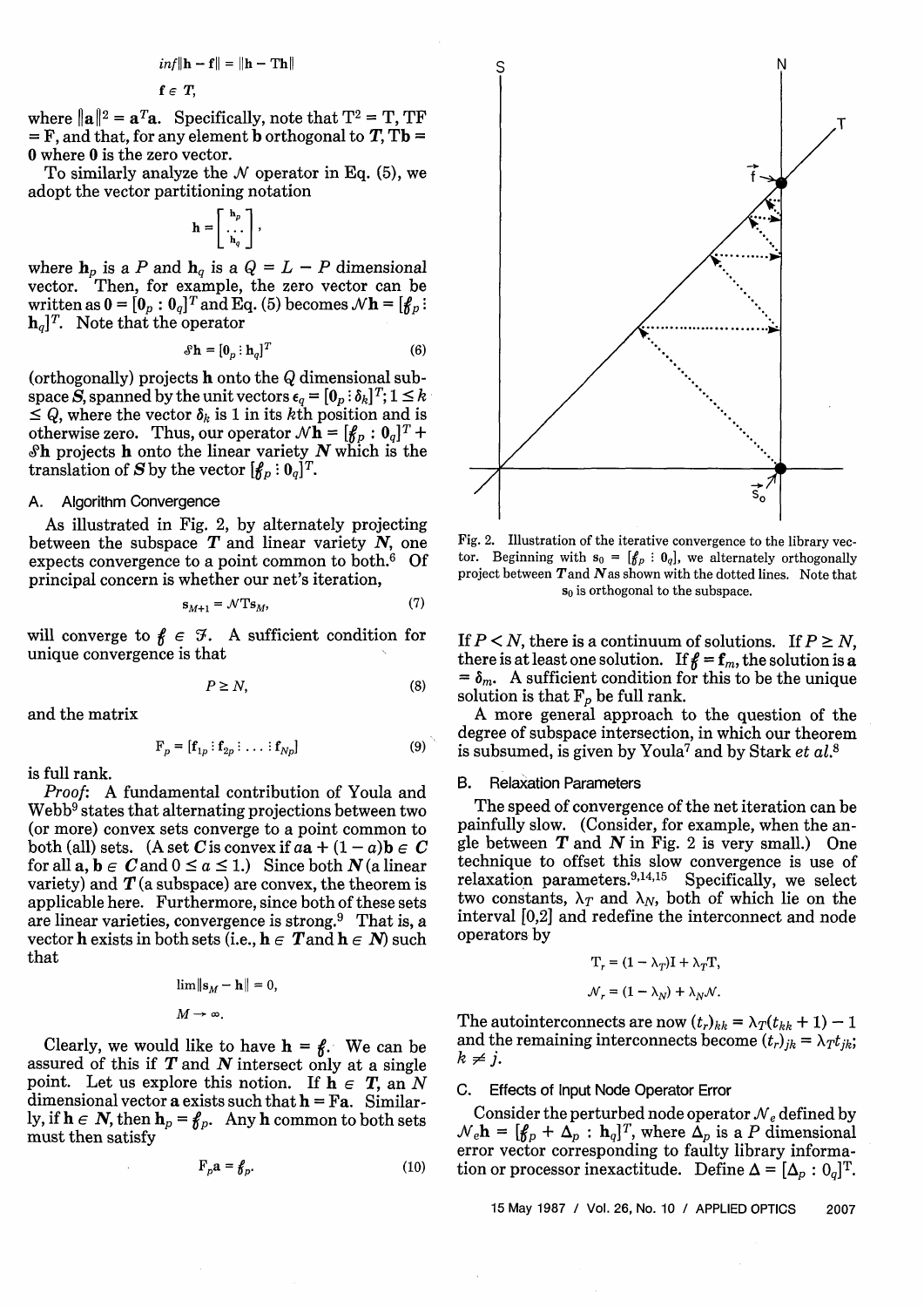If  $\Delta \in T$ , a perturbed fixed point is clearly at  $f \uparrow \Delta$ . Otherwise, we ask whether the linear variety *N,* intersects **T**. If it does, convergence will be to a common point in each set. If not, we can appeal to a result of Goldburg and Marks<sup>10</sup> who proved that iteration between two nonintersecting finite dimensional convex sets strongly converges to a cycle between two points in each set-each, a closest point in its set to the other convex set. In either case, the fixed point of iteration is not affected by translation of the linear variety in a direction orthogonal to both sets.

## D. Fault Tolerance

To obtain an empirical feel for the fault tolerance of the extrapolation net, we used  $N = 5$  orthogonal sampled sine wave vectors of length  $L = 40$ . Each vector had norm  $\|\mathbf{f}_n\| = \sqrt{20}$ . In all cases, we deleted half of a library vector's elements. With only single precision computing error, the mean-square error  $e_M = \|\mathbf{s}_M - \hat{\boldsymbol{\kappa}}\|^2$ reduced in ten iterations from  $e_0 = 10.5$  to  $e_{10} = 0.3$ . Quantizing each element of the T matrix to seven quantization levels yielded surprisingly similar results. Doubling the quantization interval resulted in divergence.

A number of simulations were performed wherein a percentage of the elements in T were randomly set to zero. Convergence was strongly dependent on the chosen library vector. Under the scenario above, for example, for 10% of T set to zero,  $e_{10}$  typically varied from 0.4 to 0.7. For 20%, 0.7 <  $e_{10}$  < 2.8. A more exhaustive analysis of the fault tolerance is in order.

E. Trade-off of Fault Tolerance with Operations per Iteration

The extrapolation net requires  $L^2$  multiplications per iteration. Note, however, that  $R = F^T F$  is a nonnegative definite (correlation) matrix, and thus its inverse can be written as  $R^{-1} = D^{T} \Lambda D$ , where the diagonal matrix  $\Lambda$  contains the eigenvalues of  $R^{-1}$  and D is the corresponding matrix of eigenfunctions. Therefore, Eq. (4) can be written as  $T = \Phi \Phi^T$ , where

$$
\Phi = \mathrm{FD}^T \sqrt{\Lambda} \tag{11}
$$

is an  $L \times N$  matrix. As was done by Marks and Atlas,<sup>16</sup> one iteration can be performed by first, multiplying  $s_M$ by  $\Phi^T$  and second, multiplying this vector result by  $\Phi$ . Each step costs *NL* multiplies and, if  $N \ll L$ , a significant number of multiplies per iteration is saved using this outer product technique at, of course, the loss of fault tolerance and the neural net structure.

## **V. Table Lookup**

An assumption thus far is that any set of  $P$  known values in a vector  $f \in \mathcal{F}$  can be used to drive the remaining Q nodes. Due to this generality, every node must be connected to every other node. If, on the other hand, the same *P* nodes are always used as inputs, the number of interconnects can be reduced. Indeed, the states of the  $P$  input nodes are not determined by their inputs. Thus, the interconnects to these nodes can be discarded. As we shall see, such table lookup nets can be reconfigured to  $Q \leq L$  nodes. As with the extrapolation net, the number of operations per iteration can be reduced at the cost of fault tolerance.

## A. Table Lookup Net

Again, without loss of generality, assume that the first Pelements of some *8* are our input. Since the first *P* elements of  $s_M$  and  $\hat{f}$  are the same, Eq. (1) can be written as

$$
\mathbf{i}_M = \begin{bmatrix} i_{M,p} \\ \vdots \\ i_{M,q} \end{bmatrix} = \begin{bmatrix} T_2 \cdot T_1 \\ \vdots \\ T_3 \cdot T_4 \end{bmatrix} \begin{bmatrix} f_p \\ \vdots \\ s_{M,q} \end{bmatrix},
$$
(12)

where we have partitioned the T matrix. For the node operator in Eq. (5), we need not be concerned with  $\mathbf{i}_{M,p}$ since the nodes will transform it to  $f_p$ . Thus, the  $\tilde{T_1}$ and  $T_2$  partitions have no contribution to the final result. Such don't-care portions in extrapolation matrices have been noted elsewhere.<sup>17</sup> Setting  $s_{M+1,q}$  =  $\mathbf{i}_{M,q}$ , the informational part of Eq. (12) is

$$
\mathbf{s}_{M+1,q} = [\mathbf{T}_3 : \mathbf{T}_4] \begin{bmatrix} \mathbf{f}_p \\ \mathbf{s}_M \\ \mathbf{s}_M \end{bmatrix}
$$

$$
= \mathbf{g} + \mathbf{T}_4 \mathbf{s}_{M,q}, \tag{13}
$$

where  $\mathbf{g} = \mathrm{T}_3 \mathbf{f}_p$  can be computed from the library and the memory address  $f_p$ . A net for this operation using  $Q$  nodes can be formed akin to that discussed in Sec. II. Our interconnect matrix is  $T_4$  and the node operator is defined by  $\hat{\mathcal{N}}$ **i** = **i** + **g**. If the sufficient criteria in (8) and (9) are applicable,  $\mathbf{s}_{\infty,q} = \mathbf{f}_q$  with  $Q^2$  multiplications per iteration. The node used in this net is that in Fig.  $1(a)$ .

## B. Outer Product Equivalent

The matrix in Eq. (11) can be partitioned as

$$
\Phi=\begin{bmatrix}\Phi_p\\ \cdot\cdot\cdot\\ \Phi_q\end{bmatrix},
$$

where  $\Phi_p$  contains the first P rows of  $\Phi$  and  $\Phi_q$  the remaining Q. Then  $T_4 = \Phi_q \Phi_q^T$  and Eq. (13) can be written  $\mathbf{s}_{M+1,q} = \mathbf{g} + \Phi_q \Phi_q^T \mathbf{s}_{M,q}$ . Performing the iteration in this non-net format requires 2NQ multiplications per iteration.

#### **VI. Final Remarks**

(1) A summary of the operations per iteration for each of the four extrapolation techniques is in Table 1.

(2) The analysis of the extrapolation net drew strongly from results previously derived for signal synthesis and recovery purposes.<sup> $7-12,14,15$ </sup> In these cases, the equivalent of a library set was chosen either due to a design or constraint motivation rather than for memory purposes. The celebrated Papoulis-Gerchberg algorithm<sup>7,8,12,14,17-20</sup> (in discrete form), for example, used a similar  $N$  as ours, but chose as a library those vectors whose DFTs were identically zeros in specified bins. The extrapolation net performs this algorithm when the library vectors are the inverse DFTs of the corresponding complementary rows of the DFT ma-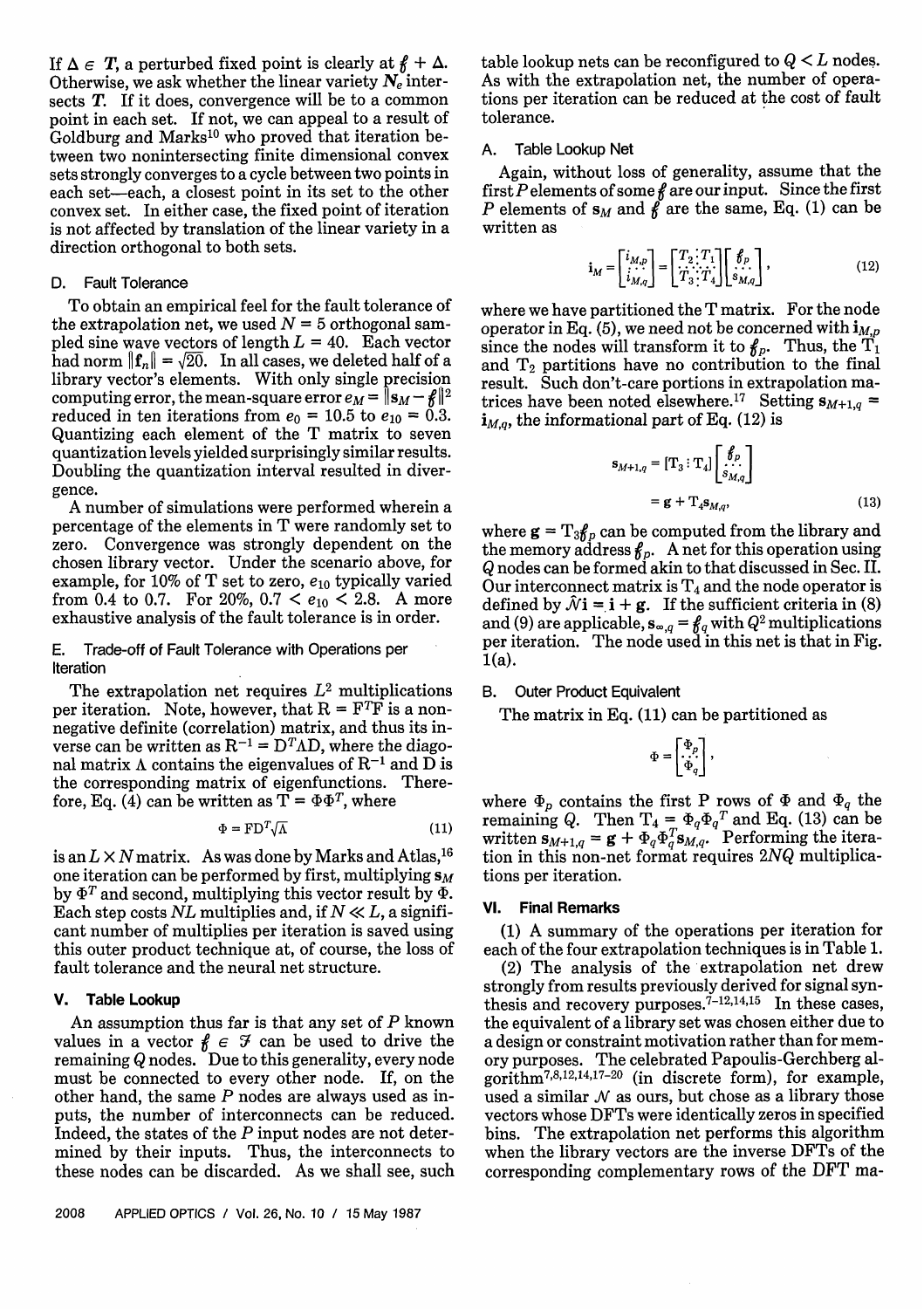| <b>Multiplications per Iteration for Four Memories</b><br>Table I.                          |                              |
|---------------------------------------------------------------------------------------------|------------------------------|
| Recall technique                                                                            | Multiples/iteration          |
| Extrapolation net<br>Outer product technique<br>Table lookup net<br>Outer product technique | $L^2$<br>2NL<br>$Q^2$<br>2NQ |

*Note:* For each, there are N library vectors of length L. P elements of one of these elements are used to regenerate the remaining  $Q = L - P$ . Each memory scheme executes the same restoration algorithm. Thus, in the absence of processor inexactitude, all perform identically.

trix. The continuous form of the Papoulis-Gerchberg algorithm has been performed optically.<sup>12,21-23</sup>

(3) We have applied the powerful results of convex set projection in our analysis. Any net with a correspondingly convex  $\mathcal N$  can be similarly analyzed. Also, two or more convex operations can be combined at a node. If, for example, we knew that the library vector's elements were between minus and plus one, the output nodes could perform an additional convex operation which for  $P + 1 \le k \le L$  is defined by

$$
s_{k} = \begin{cases} 1; & i_{k} > 1, \\ i_{k}; & |i_{k}| \leq 1, \\ -1; & i_{k} < -1. \end{cases}
$$

For  $1 \leq k \leq P$ , N is as before. One can view this as a projection onto a (convex) hypercube centered at the origin.

(4) One advantage of the Hopfield CAM net is that a finite number of iterations can result in the exact correct answer, whereas the extrapolation net generally only gets iteratively closer and closer. A step toward a multilevel net, however, can be obtained from the extrapolation net by requiring each library vector to contain only integers. In lieu of **Eq.** (7), we perform the iteration

$$
\mathbf{s}_{M+1} = \mathcal{J} \mathcal{N} \mathbf{T} \mathbf{s}_M, \tag{14}
$$

where the vector operator **9** rounds each vector element to the nearest integer. Geometrically, *9* projects onto the nearest vector with all integer components. Although **Eq.** (14) generally converges in a finite number of iterations and gets us close to the desired library element, convergence can be to an element not contained in our library. Consider, for example, Fig. 3 where, as in Fig. 2, the subspaces **T** and **N** are shown. The lattice of dots denote vectors with integer components. Beginning with the  $s_0$  in the lower right corner, in accordance with **Eq.** (14), we project onto *N* and then onto **T** and finally onto the nearest lattice point. Continuing, we eventually converge to *s,* shown as the vertex of the steady state  $(s_\infty,b,c)$  triangle in Fig. 3. Although the process has converged in a finite number of iterations, the result is not our desired  $\beta$ . Note similar steady state triangles (e.g., t in Fig. **3)** exist closer to  $\ell$ .

The author gratefully acknowledges the support of this work by the SDIO/IST's Ultra High Speed Com-



Fig. **3.** When rounding the states to the nearest integer, the iteration converges in a finite number of steps-but not to the desired integer vector  $\hat{\beta}$ .

puting Program administered through the U.S. Office of Naval Research in conjunction with the Optical Systems Laboratory at Texas Tech University and, in part, by the Boeing High Technology Center. Significant contributions to the clarification of result interpretation were made by Dziem Nguyen and Fred Holt at the Boeing High Technology Center. Also appreciated are the stimulating discussions with the author's ISDL colleagues: Les Atlas, Kwan Cheung, and Jim Ritcey.

## **References**

- 1. J. J. Hopfield, "Neural Networks and Physical Systems with Emergent Collective Computational Abilities," Proc. Natl. Acad. Sci. U.S.A. 79,2554 (1982).
- 2. D. Psaltis and N. Farhat, "Optical Information Processing Based on an Associative-Memory Model of Neural Nets with Thresholding and Feedback," Opt. Lett. 10,98 (1985).
- **3.** N. Farhat, D. Psaltis, A. Prata, and E. Paek, "Optical Implementation of the Hopfield Model," Appl. Opt. 24,1469 (1985).

15 May 1987.1 Vol. 26, No. 10 / APPLIED OPTICS 2009